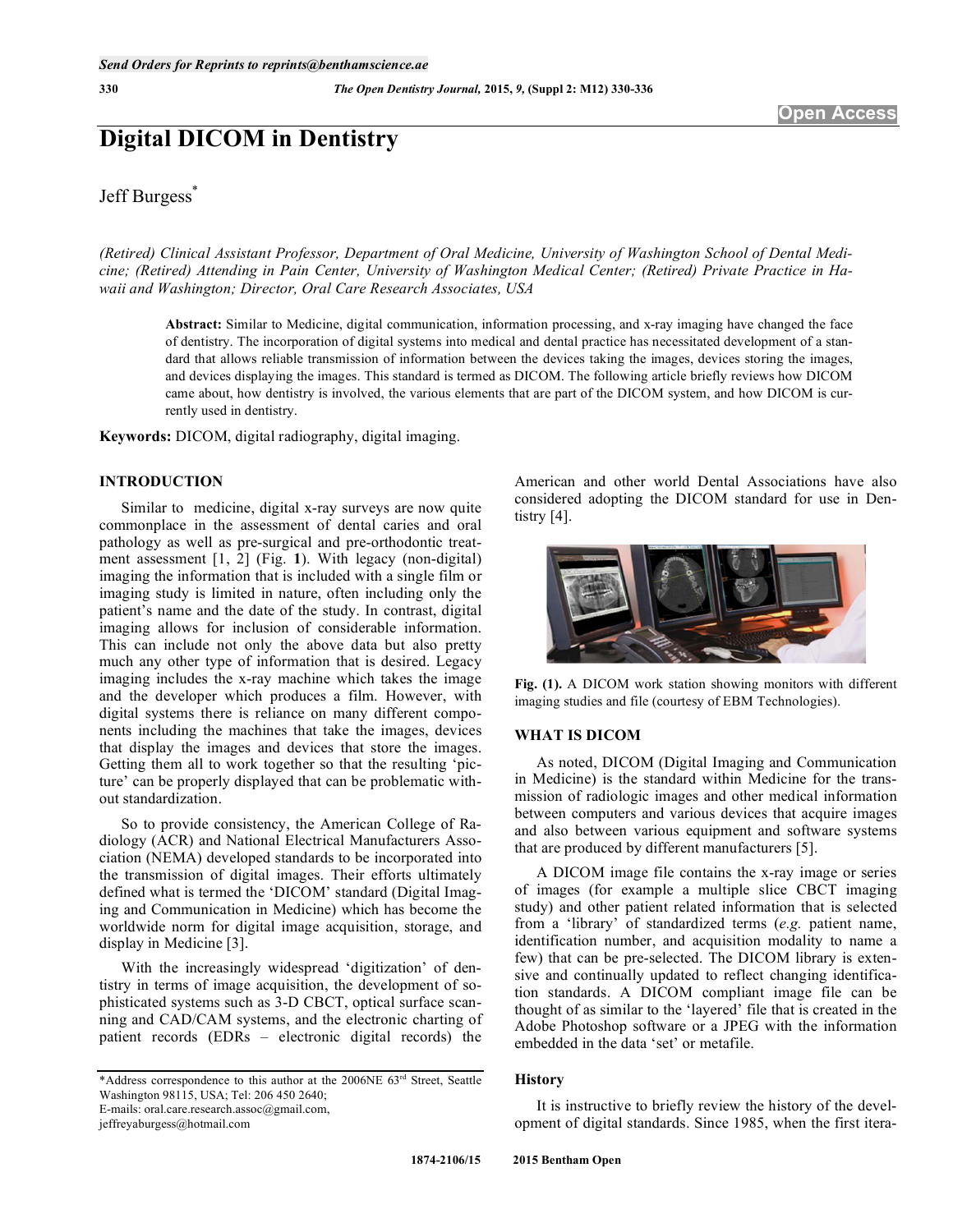tion of DICOM was presented for use (the ACR/NEMA standards), several revisions have been developed for medical use. In 1993, the actual term DICOM (Digital Imaging and Communication in Medicine) was coined to describe the original standards and since that time additional revisions have occurred and continue to be considered to improve imaging compatibility with electronic records (termed: IHE - Integrating the Healthcare Enterprise) and other digital systems. Newer revisions of the DICOM format incorporate the release year such as 'the 2007 version of DICOM' [6].

Since 1996, dentistry has been actively involved in the formulation of DICOM standards. This is when the American Dental Association joined the DICOM Committee. As a result, the DICOM v.3 includes definitions for image objects (also called 'data'...for example:  $DX = \text{diagnostic}}$ ) with special categorization for intraoral projections (IO) as well as color photography. Participation by the ADA has continued with additional contributions including specifications related to different aspects of dental practice. Now most companies producing imaging devices (termed acquisition modalities) include the DICOM image identification system in the software that comes with the devices. There are also numerous other software products (termed Picture Archiving and Communication Systems – PACS) that have been further developed to allow for the comprehensive storage and retrieval, of digital DICOM images [7].

One important feature of the DICOM file is that it is fully encrypted at 128 bits. This allows HIPPA compliant electronic communication over the WEB. Having a standardized format also allows for viewing of images and associated data regardless of the proprietary acquisition modality or image display software that was used to acquire and display the imaging study. This feature allows cross-vendor connectivity or what is termed: 'Interoperability'. It also provides a means for dentists to communicate with their medical colleagues and each other as long as both providers use DICOM and HIPPA compliant WEB connections.

In Dentistry, there is also need for communication of non-radiologic information, for example CAD/CAM digital data shared between a dentist and a laboratory fabricating a dental restoration. DICOM standards for this process were elucidated in 2010 by a DICOM WG-22 group representing dentistry. Several issues were considered during this meeting including the use of imaging in diagnosis, treatment simulation, treatment guidance, and tissue restoration using CAD/CAM instrumentation. In addition the committee discussed how, with DICOM, images would be ordered, acquired from the acquisition modality (the device acquiring the information), processed, stored, and then communicated and displayed for reporting.

Allan G. Farman co-chaired the DICOM committee with their efforts detailed in a published article [8]. The specific work items included support for additional WG24 initiatives on DICOM for implants and the introduction of a DICOM supplement to support the full CAD/CAM prosthetic chain and DICOM surgical workflow issues in virtual and solid anatomic model fabrication-including a refinement of the 'Structured Display' and development of a 'Dental Query-Retrieve' application. In addition, the group sought to provide support for the joint WTG24/WG22 initiative on optical surface scanning.

Future work by the committee will include the development of guidelines for standardization of digital photographic structured displays for both intra as well as extraoral projections, the creation of templates for reports, the development of guidelines for presentation states including overlays used in dentistry, and surgical workflow issues within DICOM used in dental implantology [9].

Much work still needs to be done before dentistry is fully integrated with respect to DICOM and, in addition, the standardization of viewers used to retrieve information [6], bridging with newer acquisition devices, and the development of workflow issues associated with procedures such as implants. Additional work also relates to establishing connectivity with the many electronic Dental Records (EDR) software products currently available.

#### **Conformance Statement**

A dental digital x-ray machine, in DICOM terminology, is called an acquisition modality. Each acquisition modality includes a 'conformance statement'. Information contained in the Conformance Statement details how the x-ray system should be set up to allow communication between different products such as the viewing monitor or the digital record system and the acquisition device. It contains precise information that an IT or networking expert uses to provide a connection between various products provided by different vendors. This includes "information about the implementation model (provided services, data flow, functional definitions), the application entity specification (number of connections, transfer syntax, supported formats, *etc.*), and information about vendor specific (private) elements" [10].

As noted, the DICOM conformance statement contains the information necessary for IT to use when they connect different modalities. Nonetheless, as is stated by at least one modality provider, "the information contained in a DICOM conformance statement is not sufficient to ensure independent implementations will, in fact, be able to inter-operate" [11]. DICOM performance statements for various acquisition and other connected machines are typically available for download on the WEB. They can also be requested from the company providing the imaging product. The conformance statements for acquisition devices are standardized to allow comparison of DICOM devices and the ability of one product to communicate with another.

Simply put, the DICOM Conformance Statement is a 'diagram' of sorts that allows imaging equipment and management software to speak to each other. A dental x-ray taken by a specific intra-oral digital imaging machine can be downloaded to a server supplied by a different vendor and then displayed properly on a computer monitor made by another manufacturer. As is stated by the radiology society of North America's (RSNA) nontechnical introduction to DI-COM Conformance "The Conformance Statement must describe how an activity handles associations (i.e. whether the activity initiates associations and accepts multiple associations) for each activity in the model. Some devices, such as the archives in a picture archiving and communication system (a PACS), must support multiple associations if performance is to be acceptable; otherwise, only a single activity (*e.g.* DICOM storage) can be handled at any given time" [12].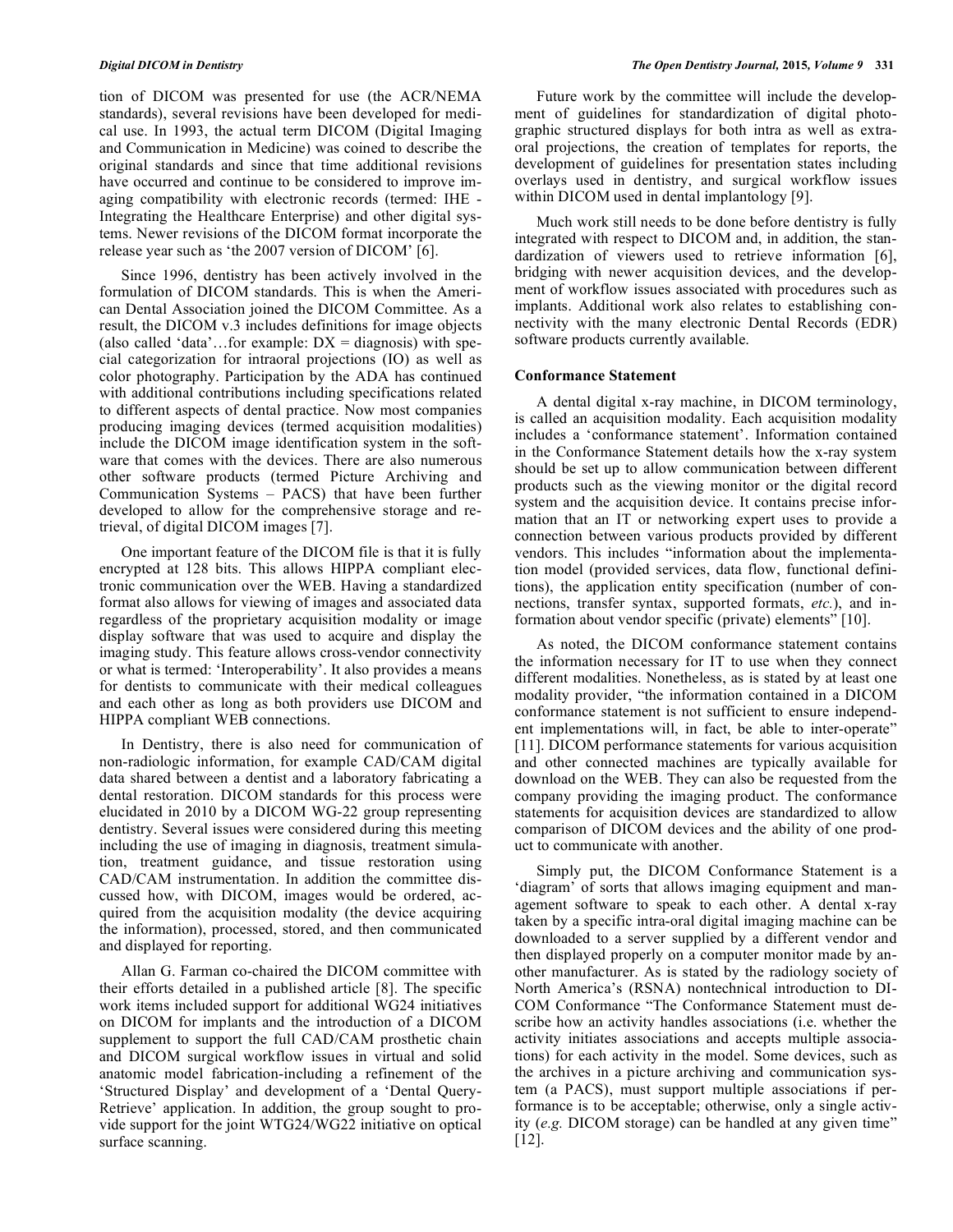#### **Acquisition Devices**

As previous noted, an acquisition device is any instrument or machine that produces a digitized image. This includes CT, CBCT, MRI machines as well as ultrasound, and digital projection radiography. In dentistry, this also includes x-ray machines that allow periapical, panoramic or cephalometric imaging, 3D computerized tomography, digital photography, and digitally-driven CAD/CAM systems. In large part the newer standard dental digital imaging devices (*e.g.* intra-oral digital x-ray systems, panoramic imaging, and CBCT) are DICOM compliant but, as noted previously, standards for DICOM compliance for some devices including 3D computerized tomography and CAD/CAM systems and their interoperability with respect to some picture archiving and communications systems (PACS) have not been fully established.

#### **PACS (Picture Archiving and Communications Systems)**

A discussion of DICOM would not be complete without a brief discussion of picture archiving and communication systems (PACS). Most medical centers and large physician based HMOs in the US utilize PACS to manage digital DI-COM files [13, 14] (Fig. **2**). PACS software acts to integrate image acquisition, storage, retrieval, and viewing. In dentistry the use of PACS is primarily limited to academic centers and dental clinics in large hospital facilities where there is need for transmission of data between departments such as Radiology with Pathology, Oral Surgery, Oral Medicine, Periodontics, and Restorative Dentistry [15]. Or where there is communication between dentists and their physician colleagues. In the hospital setting DICOM compliant imaging is critical for a number of reasons, including HIPPA compliance. Image security is critical when the information is transmitted via public networks or the WEB. The 128 bit encryption offered by the DICOM format is largely effective in preventing hacking and theft of information [16].

#### **In-Office Servers and the Cloud**

Dentists that purchase acquisition devices typically install the software that comes with the machine(s) on the office server (their office hard drive). And the retrieval and display of images is usually fast as the file sizes of dental xray surveys are small in comparison to MRIs or CT scans, which have much bigger files and are typically at the center of medical diagnosis. However, in the Dental office that takes CBCT and other complex imaging studies that have large file sizes, transmission and quick viewing can be problematic; this is because the more information that is stored on a hard drive (server) the slower the speed of retrieval. Speed may also be a problem if the data is intended to be transmitted between dental clinics at different locations.

The issue of speed can be mitigated by use of cloudbased systems that have been developed specifically to facilitate delivery of images within HIPPA compliance standards [17]. What the 'Cloud' offers is said to be a 'streamlined process for processing and sharing diagnostic images" [18].

The other issue related to PACS and DICOM image storage/retrieval systems is cost. Only large hospital based dental offices or large multi-clinic offices can usually afford to purchase a PACS and associated support (IT support) [19]. But 'Cloud' based systems cost considerably less as they are SaaS-based (i.e. they offer the product or 'software' as a service and customers pay only for what they use and as they use it) [20]. Maintenance of a purchased PACS system is



**Fig. (2).** Diagram showing the components of a hospital DICOM PACS: EMR (electronic medical records) communicates with the image acquiring/display functions (courtesy of EBM Technologies).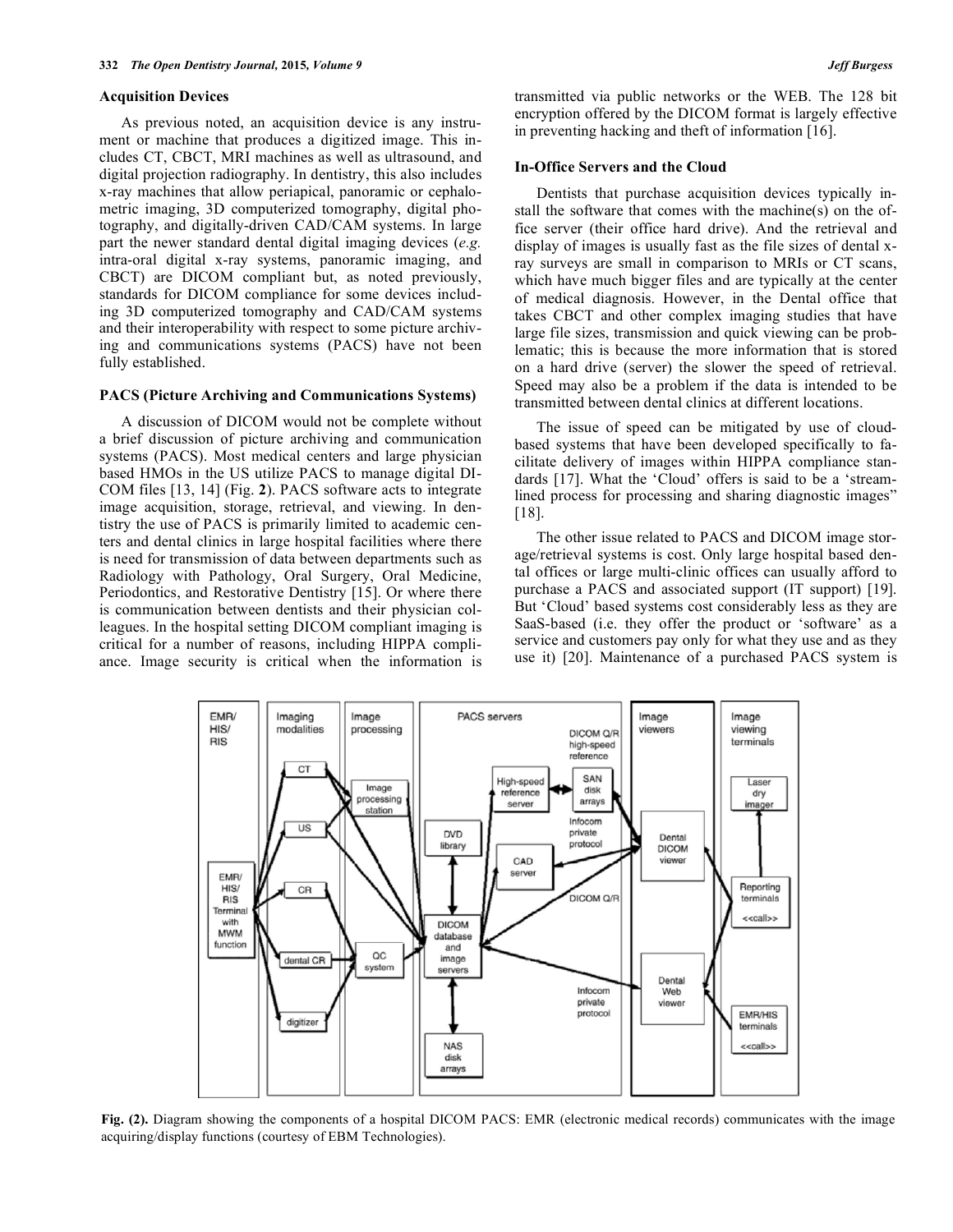also costly so 'Cloud' approaches to DICOM document storage may be much more affordable, especially to the smaller or medium sized dental clinic that needs to store many large sized files.

### **TERMINOLOGY**

To fully understand 'DICOM' it is important to know what the various terms associated with the term mean. The following are just a few of the terms and meanings that are incorporated into 'DICOM'. Although these terms are not now typically used by dentists in their day to day professional communication with IT personnel, if digital imaging is being considered or has been implemented and DICOM compliance becomes the standard for communication in dentistry they are likely to become commonplace.

- 1) Association: the communication connection that is established between two DICOM applications by which DI-COM information is exchanged. One or more associations may be supported simultaneously.
- 2) Attributes: these are items that describe something and within DICOM, attributes are used to describe information objects.
- 3) Composite objects: the objects that are defined in DI-COM corresponding to multiple or parts of multiple entities in the 'entity-relationship' (E-R) model.
- 4) Data elements: a description of the contents of data sets or descriptive attributes that 'provide the characteristics of entities' in the E-R model.
- 5) Data set: In the E-R model this is the formal description of entities such as patients, equipment, images, *etc.* and how they are related based on an informationorganization perspective.
- 6) Unique identifier: This is a numeric construct that is used when an entity is referenced. It is a unique 'name' that allows the finding and retrieval of the desired entity and allows its distinction from other entities.
- 7) Value representation (VR): Within DICOM, it is the description of how the attribute value is represented, for example as text, binary data, or patient name.
- 8) Library: this refers to the generally accepted terms describing attributes such as patient name, identification number, date of birth, *etc.*

#### **DICOM Use in Dentistry**

Digital systems and DICOM imaging standards are finding application in the fields of orthodontics, oral surgery, oral medicine, and implants and are being utilized in hospital and dental school settings [2, 12, 19, 21-24] (Fig. **3**).

### **Orthodontics**

Imaging of the craniofacial region is strategic to treatment planning in orthodontics. Historically, orthodontic pa-



**Fig. (3).** This figure shows a CBCT DICOM imaging study and demonstrates the slice pattern (left) and slices (right side) taken through the bilateral TMJ region. A DICOM image allows for the inclusion of data not otherwise possible with legacy film.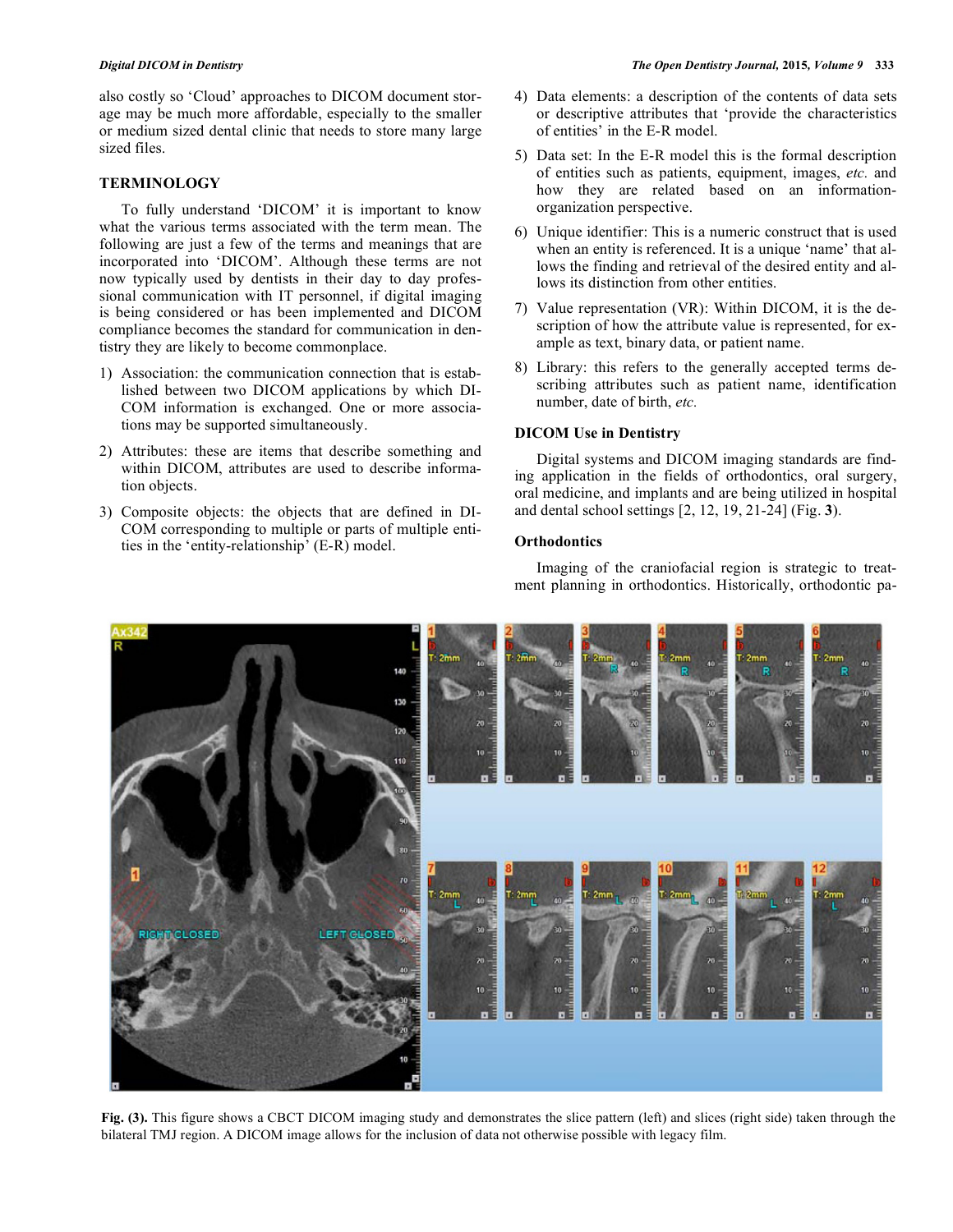tient evaluation has included the use of 2-D static imaging techniques to assess three-dimensional craniofacial structures. A relatively recent innovation in diagnostic imaging is cone beam computed tomography (CBCT) which provides 3-D views of the craniofacial area. It has been suggested that this new 3-D imaging technology may improve diagnosis, treatment options, final treatment results, outcome measure assessment, and the monitoring of the patient over time [25].

Grauer, *et al.* [24], discuss DICOM as it relates to CBCT imaging in orthodontics. This includes measurement issues, creation of 2-D radiographs from DICOM CBCT files, segmentation engines and multimodal images, the registration and superimposition of 3-D images, and applications for quantitative analysis and 3-D surgical prediction.

Converting CBCT images into DICOM is the first step in converting two dimensional images into 3-D files. Sophisticated software programs that are available include 3dMDvultus software (3dMD, Atlanta, Ga), Dolphin Imaging (Dolphin Imaging, Chatsworth, California), and InVivoDental (Anatomage, San Jose, California). There is also freeware. These software programs are able to transform CBCT DICOM images along different planes to allow the visualization of specific regions of interest. Angles can be changed and scaled to improve visualization and multiple threshold filters allow the viewer to differentiate tissue density and apply clipping tools and transparency filters for viewing soft and hard tissues.

However, quantitative assessment in orthodontic treatment planning using CBCT 3-D converted to 2-D rendering has limitations. For example, the visual landmarks identified in 2-D may be difficult to visualize or locate on a curved 3-D surface. In addition, factors such as contrast, movement during acquisition, the presence of metal, signal-to-noise ratio, and threshold filters applied by an operator may impact a rendered image. Anatomic landmarks need to be localized within a stack of slices and as a result, the accuracy and reliability of measurements on CBCT 3-D images can vary depending on which slice is utilized. However, it is concluded [24] that it is still more accurate to locate landmarks within stacked slices that attempting to locate them in a rendered 3- D volume. A caveat is that data included within a DICOM file should be interpreted with caution in providing orthodontic diagnosis because the available tools in the 3-D software systems have not been fully validated in terms of 'accuracy and precision'.

#### **Oral Surgery**

Clinical pre-surgical planning is an area where DICOM based files may be useful as DICOM CBCT images provide information that is useful in defining general anatomy and determining the extent of pathology. However, some evidence suggests that the complexity of the DICOM file data may be problematic when applied to research. A study exploring CBCT surveys and the properties of the images used to evaluate maxillofacial bone grafts indicates that the included DICOM files, while useful for assessing issues associated with graft viability, may also, because of their complexity, compromise comparison of data between studies [26]. However, this is not likely to represent a significant problem in terms of clinical practice.

Surgical implant planning is another area where DICOM based files in CBCT can be helpful. As an example, it is reported in one article that data from a CT scan taken with an intraoral template in place was than stored on a CD-ROM in DICOM3 format and later uploaded to an implant software program, where it was used to calculate the parameters necessary for site preparation [22]. This strategy allows view of the implant placement in three dimensions. Using DICOM imaging in this manner may improve surgical accuracy. And where exactness is important, such as in cases where there is little space such as in the atrophic maxillae or where there has been a sinus lift, the use of 3-D CBCT DICOM files may be critical to therapeutic success. Computer assisted navigation systems are in development to provide real time evaluation but, as noted by the above authors, DICOM connectivity issues have yet to be resolved [22].

#### **Oral Medicine**

With CBCT DICOM files not only can pathology be readily identified, it can be measured in three dimensions and assessed in terms of relative volume and evaluated for relative bone density. In addition, CBCT DICOM imaging studies may help in the assessment and management of sleep apnea, snoring, and airway obstruction as the shape and contours of upper airway passages can be analyzed in three dimensions. All of the DICOM orthodontic software programs mentioned above allow measurement of airway volume, thus providing potential for a 'virtual endoscopy' [24].

#### **DICOM Concerns**

One concern related to the use of DICOM is in relation to the diagnosis of caries. Specifically, the question is whether caries can be reliably diagnosed when images are viewed on monitors with different specifications? Limited research suggests that monitor type may not make a difference with respect to the identification of caries, regardless of whether the digital image is presented on a DICOM pre-calibrated monitor or a monochromatic monitor [1].

Another issue relates to the digital compression of images. File compression associated with DICOM storage could alter a viewed image in such a way as to hinder diagnosis. However, studies involving assessment of root fracture suggests that it does not, as images evaluated in at least two studies failed to show significant differences between uncompressed and compressed images in the detection of root fractures [27, 28]. Other studies evaluating compression issues also indicate that compression generally does not affect landmark identification in lateral cephalometric digital radiographs [29] or with respect to reproducible cephalometric points [30].

#### **Innovations in DICOM**

Two of the more interesting innovations with DICOM based imaging include internet image transfer and the use of mobile devices as viewers [31-33]. DICOM images can be transferred via the internet because they are fully encrypted. This allows the communication of information between pro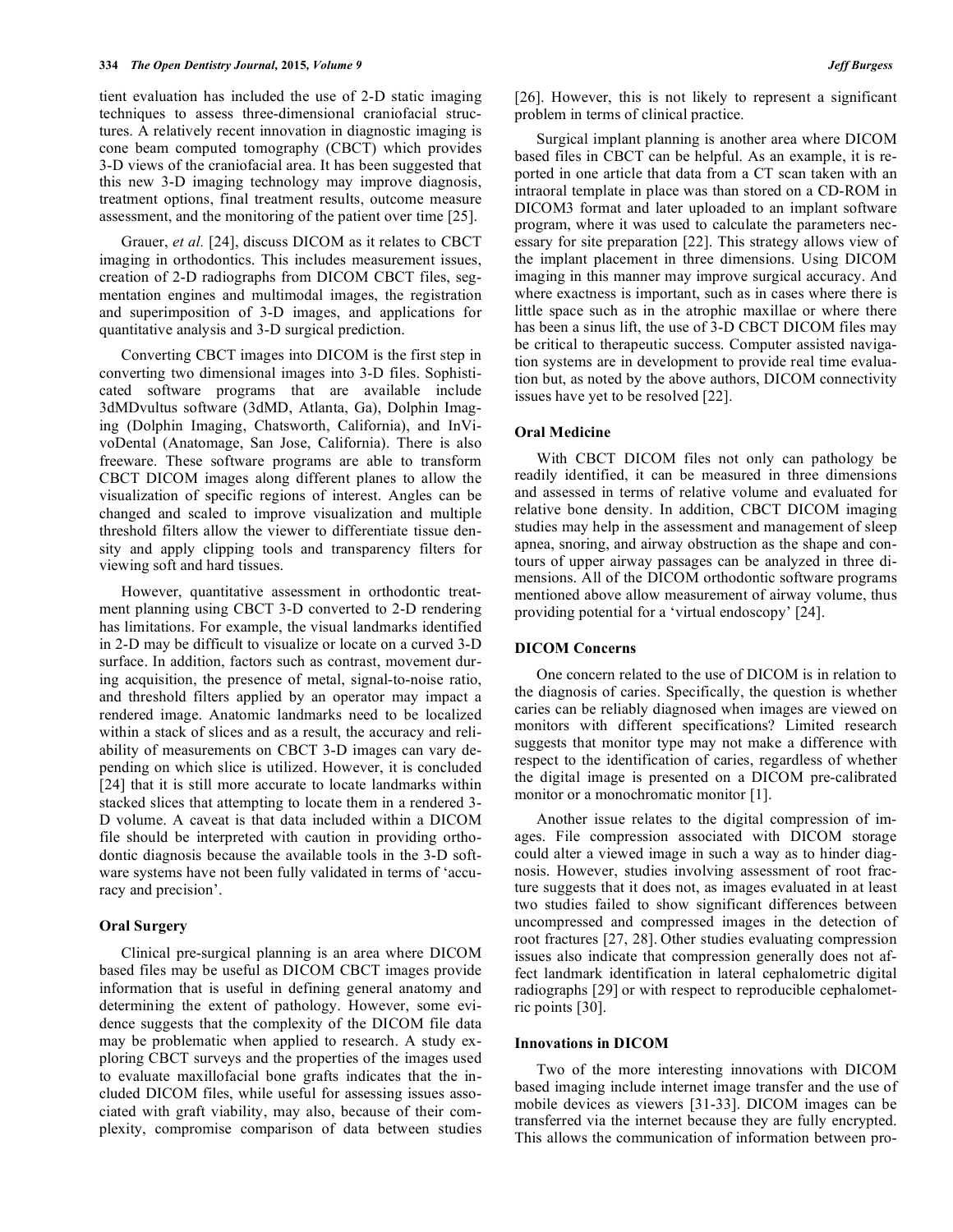viders in nearly real time. It also may reduce the possibility of error introduction associated with compact disc transfer [34].

Thus, a dentist that needs an oral surgical or oral medicine consultation related to suspect pathology could send a DICOM based imaging survey *via* the internet and get immediate feedback while the patient is still in the treatment room. And the transferred information would be HIPPA compliant. This represents a significant step forward in the communication of digital files. And recent advances in digital display associated with mobile devices such as tablets and phones adds another layer to the internet communication possibilities of DICOM based images.

# **CONCLUSION**

There is little information documenting the number of dentists or dental clinics that use DICOM in dentistry or PACS or Cloud storage in the US although published studies suggest that this standard and these retrieval/storage systems associated with its use are increasing [2, 15]. However with the full implementation of digital standards (electronic health records) associated with national health care in the US and other countries, the sharing of images between offices in multi-site dental practices, and the continuing pressure for dental compliance with national and international imaging standards as well as the convenience that the technology affords in terms of web transmission, it is likely that moderate to large dental facilities will begin to move towards storage implementation using DICOM and 'Cloud' based storage and retrieval; and this may allow smaller group practices to follow their lead [2, 15, 35].

#### **CONFLICT OF INTEREST**

The author confirms that this article content has no conflict of interest.

### **ACKNOWLEDGEMENTS**

Declared none.

# **REFERENCES**

- [1] Hellén-Halme K, Nilsson M, Petersson A. Effect of monitors on approximal caries detection in digital radiographs: standard versus precalibrated DICOM part 14 displays: an *in vitro* study. Oral Surg Oral Med Oral Pathol Oral Radiol Endod 2009; 107: 716-20.
- [2] Draenert FG, Erbe C, Zenglein V, *et al.* 3D analysis of condylar position after sagittal split osteotomy of the mandible in mono- and bimaxillary orthognathic surgery - a methodology study in 18 patients. J Orofac Orthop 2010; 71: 421-9.
- [3] Available from: http://dicom.offis.de/dcmintro.php.en. [Accssed 1/7/15].
- [4] Dale M. DICOM in Dentistry: Interoperability and X-rays. [Accssed] 1/8/15. Available from: http://www. learndigital.net/articles/2004/dicon\_dentistry.htm
- [5] Available from: http://www.dicomanalyser.co.uk/ html/ introduction.htm. [Accssed 1/7/15].
- [6] Farman AG. Applying DICOM to dentistry. J Digit Imaging 2005; 18: 23.
- [7] http://www.ada.org/en/science-research/dental-standards/standardscommittee-on-dental-informatics/standards-technical-specificationsand-technical-reports. [Accssed 1/7/15].
- [8] Available from: http://dental.healthimaginghub.com/portals/dentalpacs-news-article/2219-dicom-the-future-of-x-ray-imaging-indentistry. [Accssed 1/7/15].
- [9] Farman AG, Lapp RP. Image file interoperability for data protection, communication and trans-system connectivity. Orthod Craniofac Res 2003; 6 (1): 151-5.
- [10] Available from: http://www.healthcare.philips.com/main/about/ connectivity/dicom\_conformance\_main.wpd; Assessed 1/4/15.
- [11] Available from: http://medxchange.com/support/dicom-conformancestatement/. [Accssed 1/5/15].
- [12] Indrajit IK. Digital imaging and communications in medicine: A basic review. Indian J Radiol Imaging 2007; 17: 5-7
- [13] http://link.springer.com/chapter/10.1007%2F978-3-642-24352- 3\_27. [Accssed 1/8/15].
- [14] Gale ME, Gale DR. DICOM modality worklist: an essential component in a PACS environment. J Digit Imaging 2000; 13: 101-8.
- [15] Chen SK. Integration of the digital imaging and communications in medicine standard into an oral and maxillofacial image management and communication system. Oral Surg Oral Med Oral Pathol Oral Radiol Endod 2001; 91: 235-8
- [16] De Backer AI, Mortelé KJ, De Keulenaer BL. Picture archiving and communication system--Part one: Filmless radiology and distance radiology. JBR-BTR 2004; 87: 234-41.
- [17] http://venturebeat.com/2014/07/17/dicom-grid-raises-6m-fordigital-medical-imaging-platform/. Accssed 1/5/15.
- [18] http://info.radiologyservicesonline.com/blog-0/bid/137782/ Understanding-DICOM-and-the-Cloud. [Accssed 1/7/15].
- [19] Ohtsuka M, Nakamoto T, Konishi M*, et al.* Experience of using a filmless system in dental practice at Hiroshima University Hospital, a former university dental hospital. [Article in Japanese] Nihon Hoshasen Gijutsu Gakkai Zasshi 2011; 67: 673-8.
- [20] http://info.radiologyservicesonline.com/blog-0/bid/137782/ Understanding-DICOM-and-the-Cloud. [Accssed 1/7/15].
- [21] Mupparapu M, Binder RE, Cummins JM, *et al.* Implementation of a Digital Radiographic Image Acquisition and Retrieval System (DRIARS) using a wireless network in an orthodontic department. J Contemp Dent Pract 2008; 9: 115-23.
- [22] Rubio Serrano M, Albalat Estela S, Peñarrocha Diago M, *et al.* Software applied to oral implantology: update. Med Oral Patol Oral Cir Bucal 2008; 13: E661-5.
- [23] Nair MK, Pettigrew JC Jr, Loomis JS, *et al.* Enterprise-wide implementation of digital radiography in oral and maxillofacial imaging: the University of Florida Dentistry System. J Digit Imaging 2009; 22: 232-41.
- [24] Grauer D, Cevidanes LS, Proffit WR. Working with DICOM craniofacial images. Am J Orthod Dentofacial Orthop 2009; 136: 460- 70.
- [25] Jyothikiran H, Shanthara JR, Subbiah P, *et al.* Craniofacial imaging in orthodontics--past present and future. Int J Orthod (Milwaukee) 2014; 25: 21-6.
- [26] Spin-Neto R, Marcantonio E Jr, Gotfredsen E, *et al.* Exploring CBCT-based DICOM files. A systematic review on the properties of images used to evaluate maxillofacial bone grafts. J Digit Imaging 2011; 6: 959-66.
- [27] Noujeim M, Geha H, Shintaku W, Bechara B, Kashi KA. Effect of JPEG compression on the diagnostic accuracy of periapical images in the detection of root fracture. Dent Traumatol 2012; 28(3): 233- 7.
- [28] Melo SL, Haiter-Neto F, Correa LR, *et al.* Comparative diagnostic yield of cone beam CT reconstruction using various software programs on the detection of vertical root fractures. Dentomaxillofac Radiol 2013; 42: 20120459.
- [29] Abdelkarim A, Nummikoski P, Gakunga P, *et al.* Effect of JPEG2000 compression on landmark identification of lateral cephalometric digital radiographs*.* Am J Orthod Dentofacial Orthop 2010; 138: 518-24.